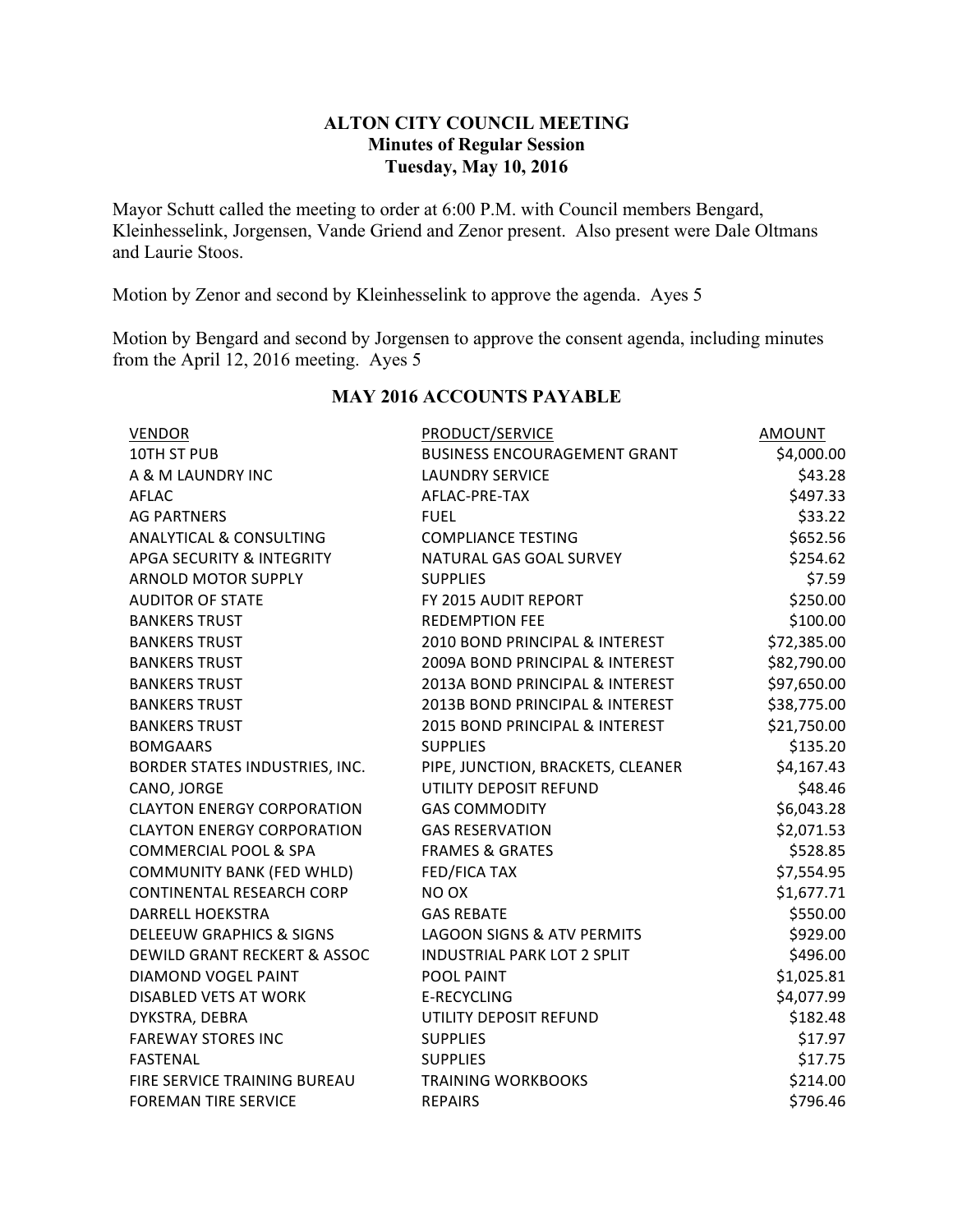| FRANSYL EQUIPMENT CO., INC.          | REPAIRS & SERVICE BASKET & BOOM TRUCKS | \$1,246.97   |
|--------------------------------------|----------------------------------------|--------------|
| <b>GAS PRODUCTS SALES INC</b>        | <b>REGULATORS</b>                      | \$184.37     |
| <b>GROEBNER &amp; ASSOCIATES INC</b> | PIPE, TAPE, LOCATE WIRE                | \$596.37     |
| H & D UNDERGROUND INC                | <b>DIRECTIONAL BORING</b>              | \$4,562.00   |
| <b>NICK HERDA</b>                    | MILEAGE REIMBURSEMENT                  | \$163.38     |
| <b>HOLIDAY INN</b>                   | <b>IMFOA CONFERENCE</b>                | \$201.40     |
| IOWA DEPT OF TRANSPORTATION          | <b>SALT ROCK</b>                       | \$1,216.00   |
| <b>IOWA FINANCE AUTHORITY</b>        | SRF LOAN PRINCIPAL & INTEREST          | \$7,663.75   |
| <b>IOWA STATE TREASURER</b>          | <b>STATE TAX</b>                       | \$1,325.00   |
| <b>IPERS COLLECTIONS</b>             | <b>IPERS</b>                           | \$4,705.03   |
| <b>JELLEMA CONSTRUCTION</b>          | CURB & GUTTER, SIDEWALK REPLACEMENT    | \$4,369.18   |
| <b>MARVIN SCHOLTEN</b>               | <b>FUEL CONDITIONER</b>                | \$141.00     |
| <b>MATHESON TRI-GAS IN</b>           | <b>OXYGEN</b>                          | \$25.60      |
| <b>CHAD MEIS</b>                     | <b>ELECTRIC REBATE</b>                 | \$50.00      |
| MID AMERICAN                         | <b>STREET LIGHTS</b>                   | \$168.62     |
| MID SIOUX OPPORTUNITY                | PROJECT SHARE                          | \$20.00      |
| MIDWEST FLYING SERVICE               | POWDER COATING                         | \$40.00      |
| MIKES WELDING & REPAIR               | <b>SUPPLIES</b>                        | \$218.30     |
| MISSOURI RIVER ENERGY SERVICES       | <b>ELECTRIC</b>                        | \$38,031.49  |
| <b>MUNICIPAL UTIL-BILLS</b>          | <b>UTILITIES</b>                       | \$1,772.07   |
| NEAL CHASE LUMBER CO                 | SUPPLIES, POSTAGE, TOOLS               | \$993.15     |
| NORTHWEST IOWA DEVELOP               | <b>MEMBER DUES</b>                     | \$900.00     |
| NORTHWEST IOWA PLANNING              | <b>MEMBER DUES</b>                     | \$547.20     |
| ORANGE CITY MUNICIPAL UTILITIES      | <b>BULK WATER</b>                      | \$5,468.19   |
| <b>OLDENKAMP KENNELS</b>             | <b>KENNEL FEE</b>                      | \$80.00      |
| ONE OFFICE SOLUTION                  | <b>OFFICE SUPPLIES</b>                 | \$58.09      |
| ORANGE CITY HEALTH SYSTEM            | PARAMEDIC ASSIST                       | \$250.00     |
| <b>ORANGE CITY SANITATION</b>        | <b>GARBAGE HAULING</b>                 | \$6,379.00   |
| PAYROLL                              | PAYROLL CHECKS ON 4/29/2016            | \$24,134.36  |
| <b>MATTHEW PETERSON</b>              | <b>ELECTRIC &amp; GAS REBATE</b>       | \$90.00      |
| SCHNECKLOTH, BRENDA                  | UTILITY DEPOSIT REFUND                 | \$60.94      |
| <b>SIOUXLAND PRESS</b>               | <b>PUBLICATIONS</b>                    | \$88.80      |
| <b>SPIREWORKS CREATIVE</b>           | <b>WEBSITE MANAGEMENT</b>              | \$200.00     |
| TREASURER - STATE OF IOWA            | <b>SALES TAX</b>                       | \$3,447.51   |
| TRITECH EMERGENCY SYSTEMS INC        | <b>RESCUE CALLS</b>                    | \$137.50     |
| U S CELLULAR                         | <b>CELL PHONES</b>                     | \$313.40     |
| U.S. POSTMASTER                      | <b>POSTAGE</b>                         | \$500.00     |
| UTILITY EQUIPMENT CO.                | RISERS, CURB BOX                       | \$2,357.89   |
| VAN MAANEN'S RADIO SHACK             | <b>COMPUTER SERVICE</b>                | \$356.25     |
| <b>VANDE GRIEND, TODD</b>            | UTILITY DEPOSIT REFUND                 | \$300.00     |
| <b>VISA</b>                          | MAINTENANCE, SUPPLIES, TRAVEL          | \$470.99     |
| WELLMARK                             | <b>GROUP INSURANCE</b>                 | \$7,189.12   |
| <b>WESCO DISTRIBUTION, INC.</b>      | <b>SECONDARY PED</b>                   | \$133.75     |
| <b>WEST IOWA TELEPHONE</b>           | TELEPHONE, FAX, INTERNET               | \$567.90     |
|                                      | TOTAL ACCOUNTS PAYABLE CHECKS          | \$471,448.04 |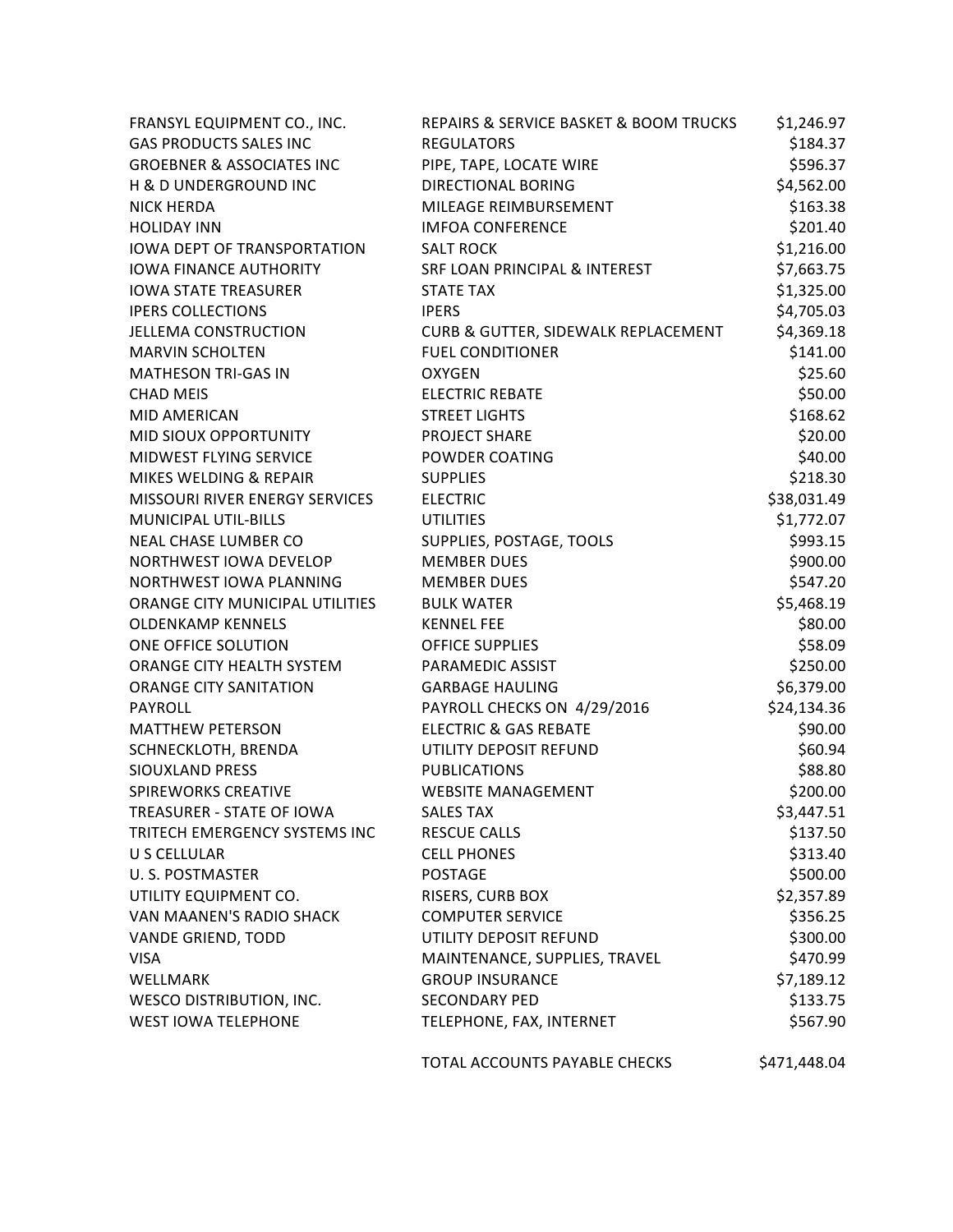**DANCE:** The Double D Bar requested an extension of liquor license premises to the rear of their building for the Larry Schlichte Memorial Dance.

Motion by Jorgensen and seconded by Vande Griend to approve the requests by Diane Jellema DBA Double D Bar to extend existing liquor license premises to the rear of her building for the Larry Schlichte Memorial Dance. Ayes: 5

#### **PAYROLL:**

**RESOLUTION 16-19 "A RESOLUTION OF THE CITY COUNCIL OF ALTON, IOWA, SETTING SALARIES AND WAGES FOR APPOINTED OFFICERS AND EMPLOYEES OF THE CITY"** was introduced and moved for adoption by Council Member Kleinhesselink. Zenor seconded the motion to adopt.

Upon roll call vote, the following was recorded: Ayes: Bengard, Kleinhesselink, Jorgensen, Vande Griend, Zenor Nays: None

Whereupon the Mayor declared the Resolution duly adopted.

Oltmans spoke to the Council about a direct pay policy for all new employees. Oltmans will prepare policy for next council meeting.

**WEBSITE:** The Council discussed renewing the contract for website management. It was the consensus of the Council to not renew the contract at this time and to have Jorgensen and Oltmans meet with Spireworks to discuss traffic volume and what needs to be done to get the website where it needs to be so City Staff can maintain and update.

**STREETS: RESOLUTION 16-20 "ORDERING CONSTRUCTION OF CERTAIN PUBLIC IMPROVEMENTS, AND RATIFYING, CONFIRMING AND APPROVING PUBLICATION OF NOTICE OF PUBLIC HEARING AND LETTING THEREFOR"** was introduced and moved for adoption by Council Member Bengard. Zenor seconded the motion to adopt.

Upon roll call vote, the following was recorded: Ayes: Bengard, Kleinhesselink, Jorgensen, Vande Griend, Zenor Nays: None

Whereupon the Mayor declared the Resolution duly adopted.

**REPAIR & MAINTENANCE:** Oltmans presented cost estimates for different methods of street repairs. General discussion was held. Oltmans will investigate bonding options. The Street Committee and City Staff will meet to review and present recommendations to the Council.

**UTILITIES:** Utility Rate Studies: No action was taken, awaiting proposals.

**CAPITAL PLANNING:** Mayor Schutt share information with the Council on the costs for maintaining and repairing the City's sewer system. Discussion was held on funding a Capital Plan and the need for a rate study.

**STORM WATER UTILITY:** No discussion was held, awaiting legal opinion.